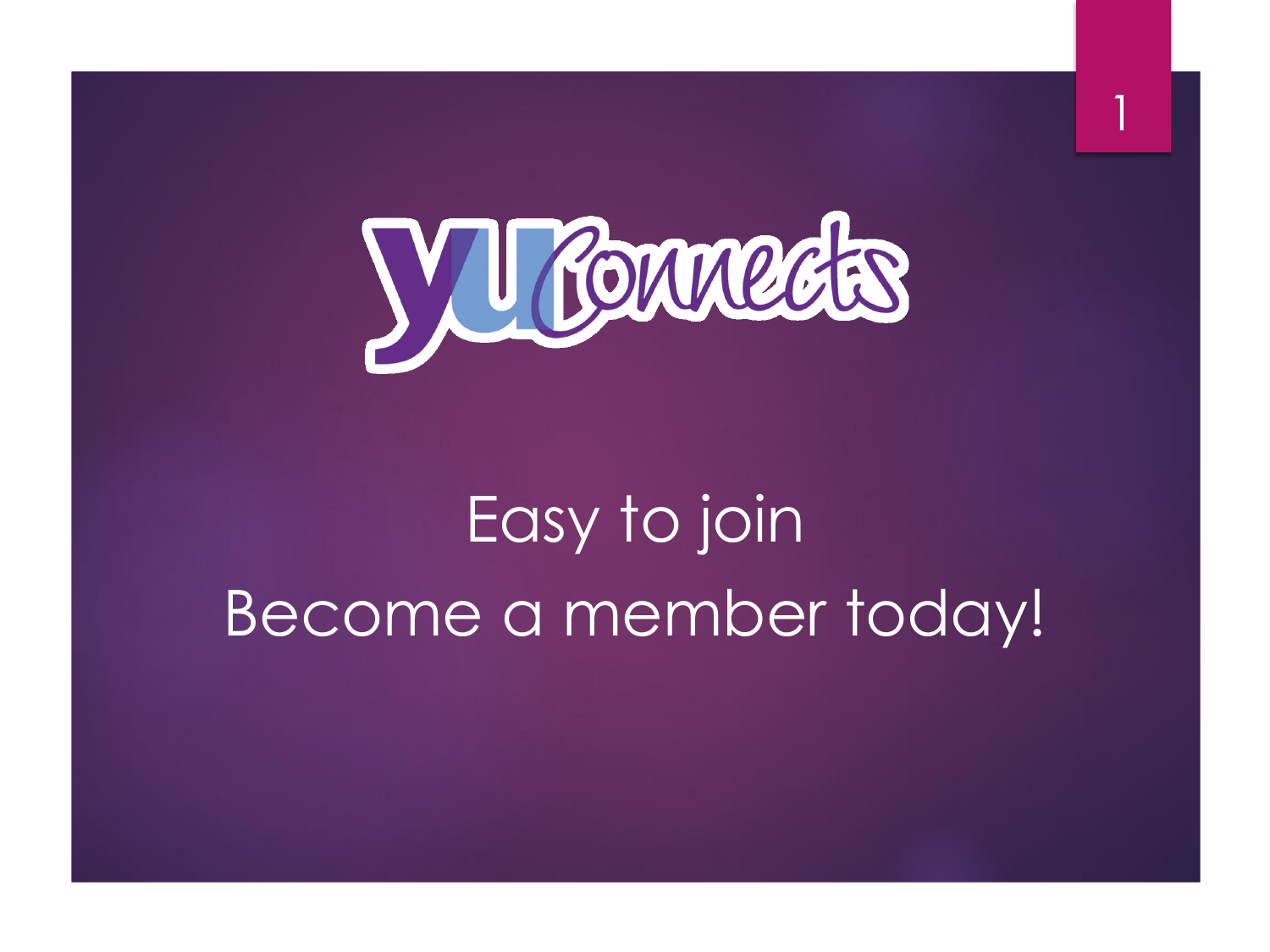# Welcome to YUConnects!

 $\blacktriangleright$  Please take the next few moments to learn about becoming a member

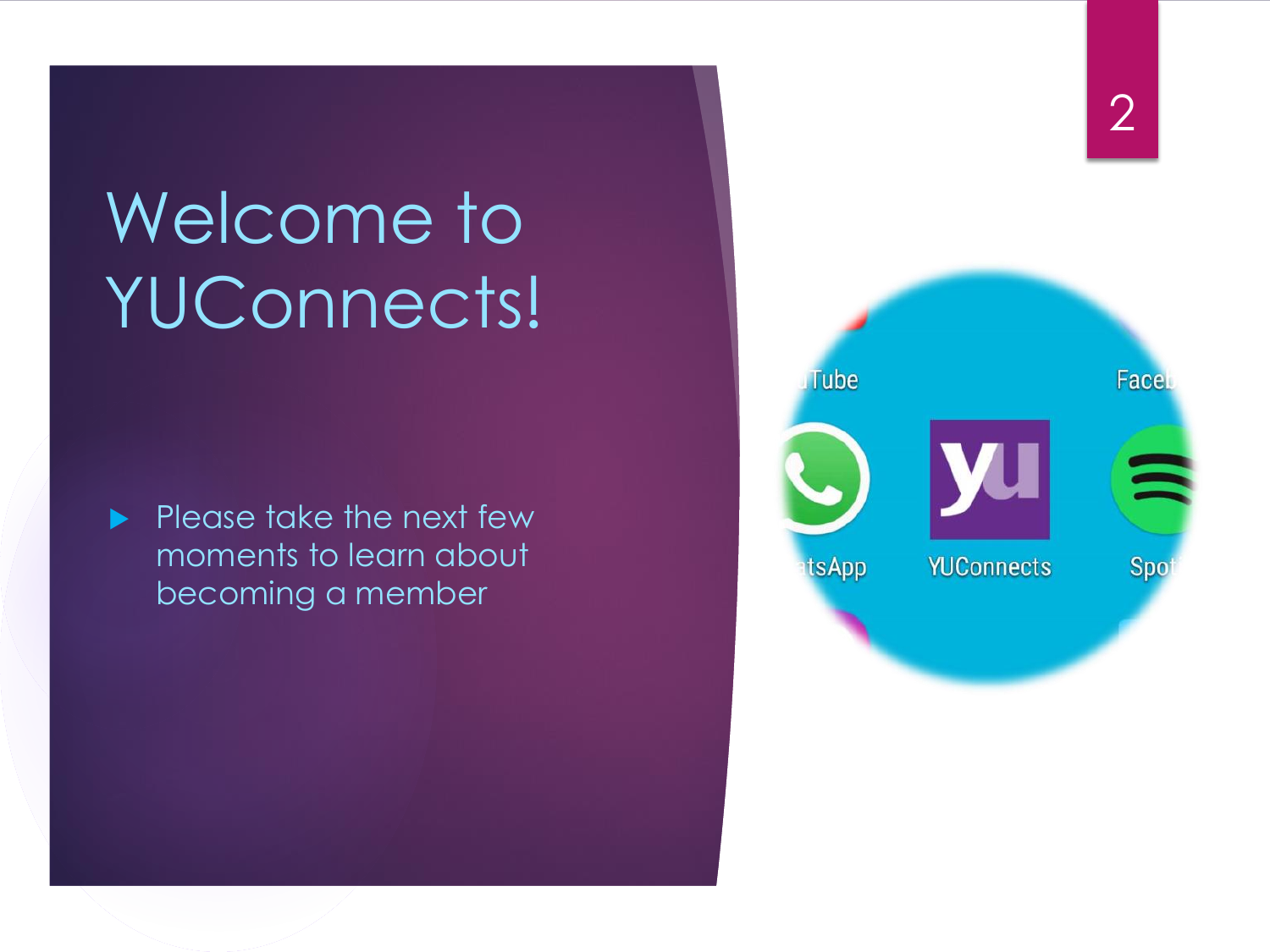## Basic Membership

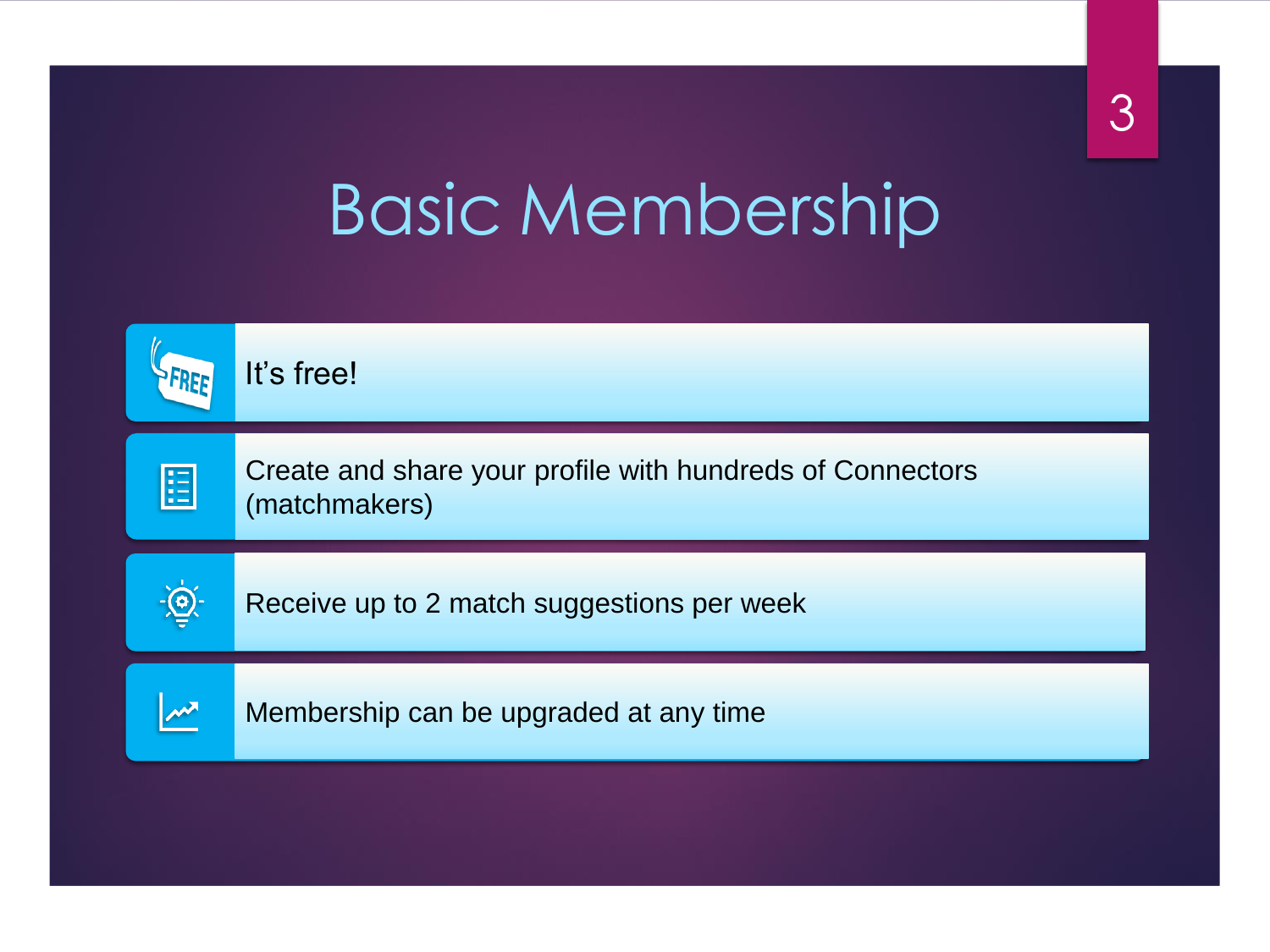## Gold Membership



Allows each member to have **two** personal Connectors (matchmakers)



Members can accept matches



May receive up to 10 match suggestions per week



Low monthly rates. Members can unsubscribe at anytime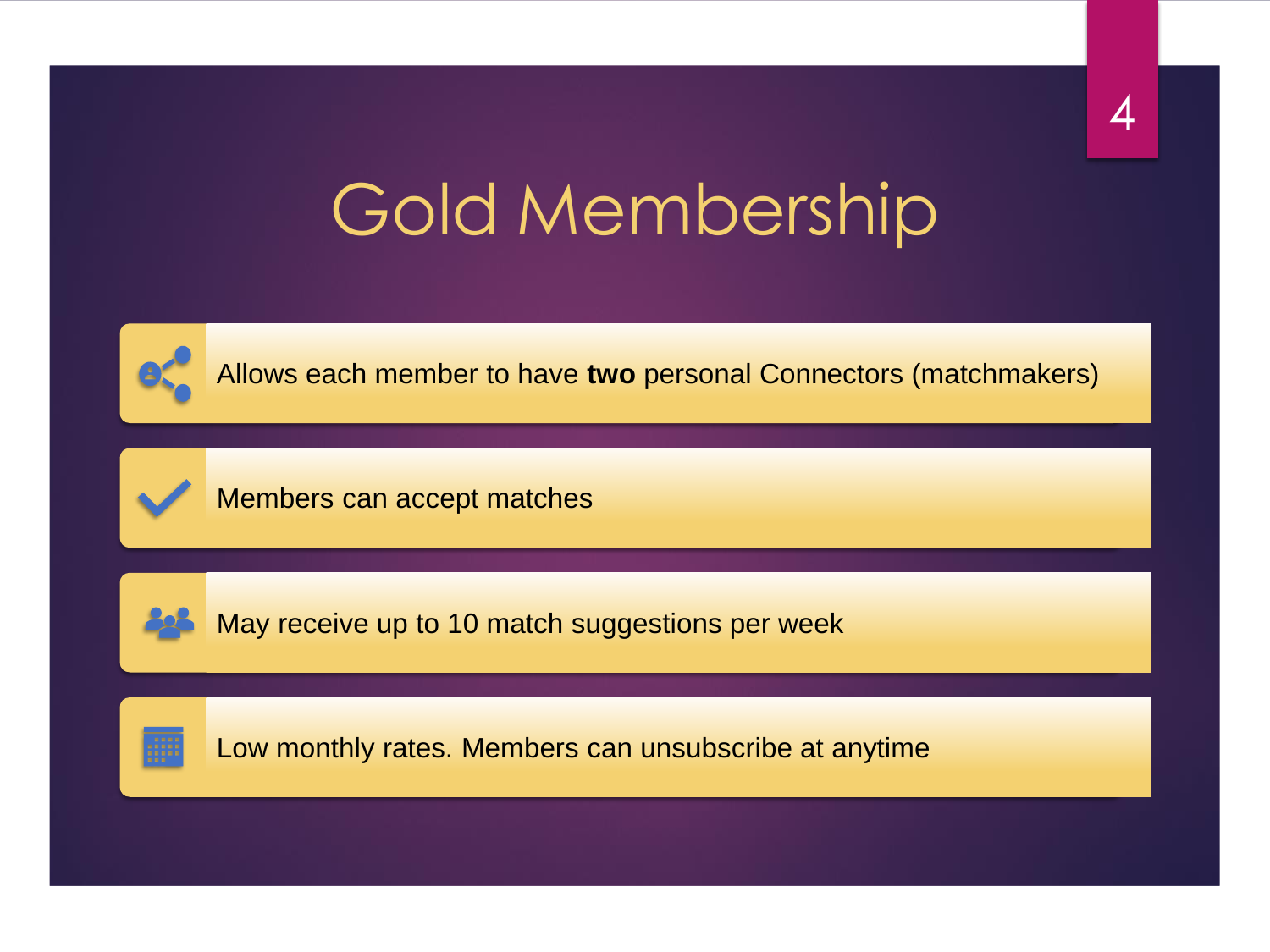## Platinum Membership



Allows each member to have **three** personal Connectors (matchmakers)



Members can accept matches



Platinum members may receive up to 12 match suggestions per week



Basic members can accept platinum matches



Override feature for greater access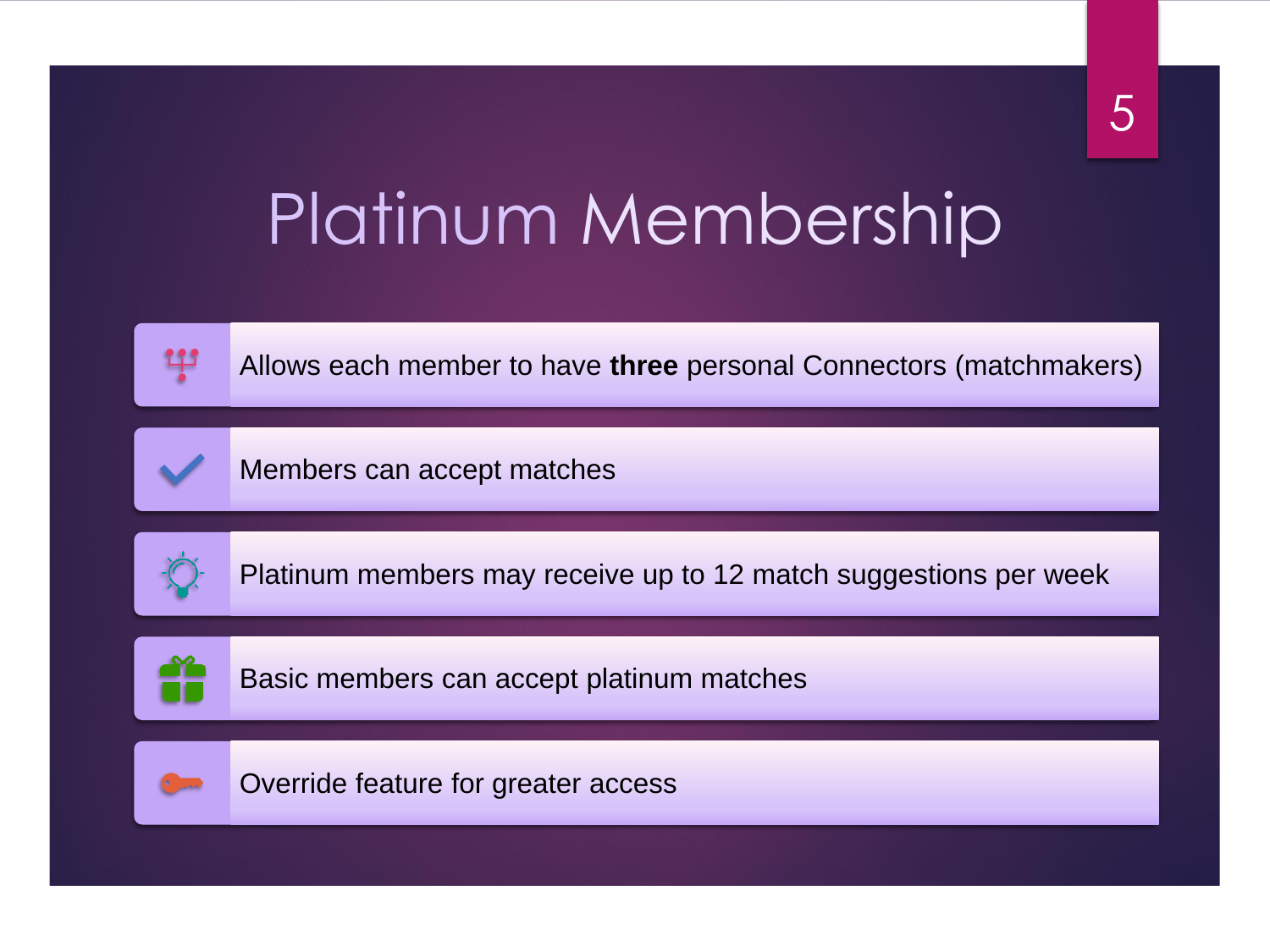

## Yeshiva University Undergraduates

YU students are offered **discounted membership** when joining as Platinum members for a fee of \$100 for a six-month plan.

**BEFORE PAYING,** please email or call our office with your Banner ID number, and we will manually change your profile to our student profile. This will give you the option to upgrade to platinum at the student rate and receive student benefits. [yuconnects@yu.edu](mailto:yuconnects@yu.edu)

You do not have to complete your profile before contacting us. If you begin the first page of the profile, we can make the change.

**BONUS benefit**: Students may have a complimentary meeting with our Staff and Regional Connectors who will get a chance to know you and offer online profile advice.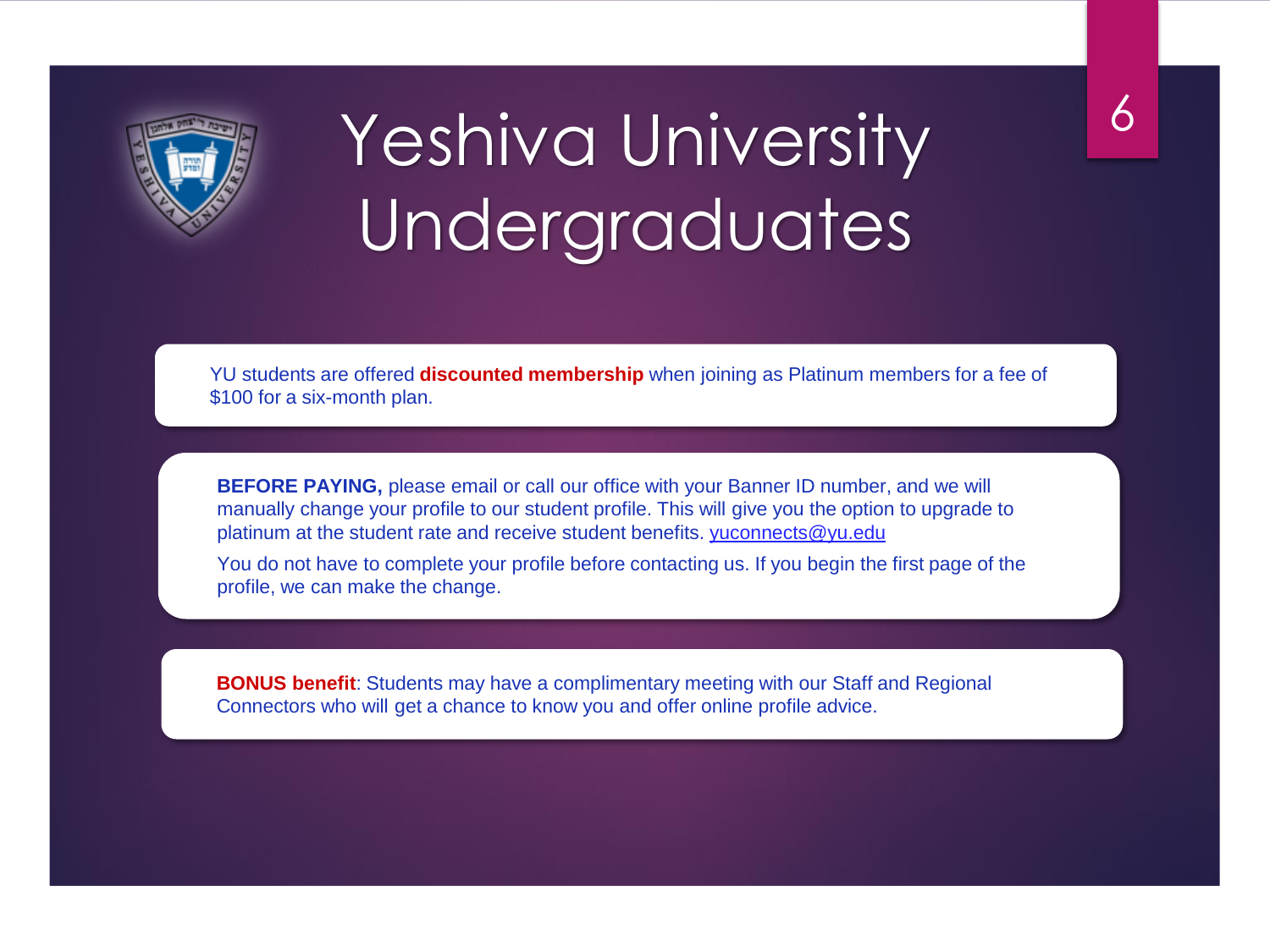## Filling out a profile

- ► After you complete some required fields in your profile, you will be asked to write two short descriptions: **all about yourself** (viewable by matchmakers and suggested matches) and **what you are looking for in a match** (viewable only by matchmakers)
- ► When filling out your required fields try to be broad minded, to receive the most match ideas
- ► Age, height range, etc. This area should not be limited to your preference, but the widest range you will consider
- ► Education level be open as prospective matches may still be obtaining degrees
- ► Religious orientation allow match suggestions from a range of orientations as these categories mean different things to different people. Many people don't fit into a certain category or have clear delineations
- ► Feel free to call the YUConnects office with any questions about completing your profile at 646-592-4259 or email yuconnects@yu.edu

| ں                       |
|-------------------------|
| First Name *            |
| Last Name*              |
| Title *                 |
| Country *<br><b>USA</b> |
| Address *               |
| City *                  |
| State *                 |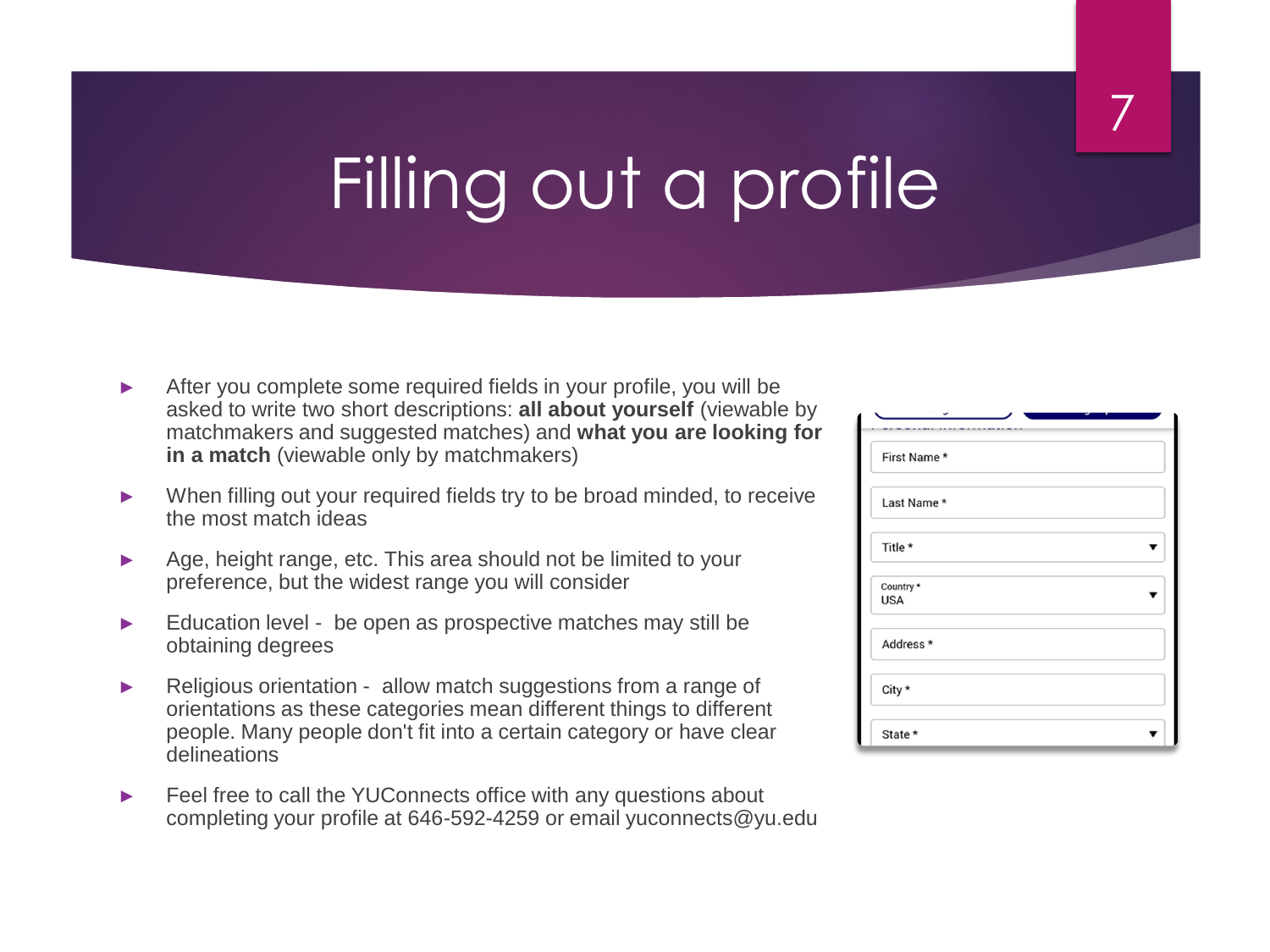### Written Short Descriptions

- ✓ Short **description of yourself**  upbeat, stand out, be specific about interests, limit generic phrases
- $\checkmark$  Make your description clear for the matchmakers and prospective matches
- ✓ Short **description of what you're looking**  for in a match - Be open and honest as only matchmakers view this section
- $\checkmark$  Keep the two short descriptions distinct and separate
- ✓ Peruse through past YUConnects newsletters for useful tips

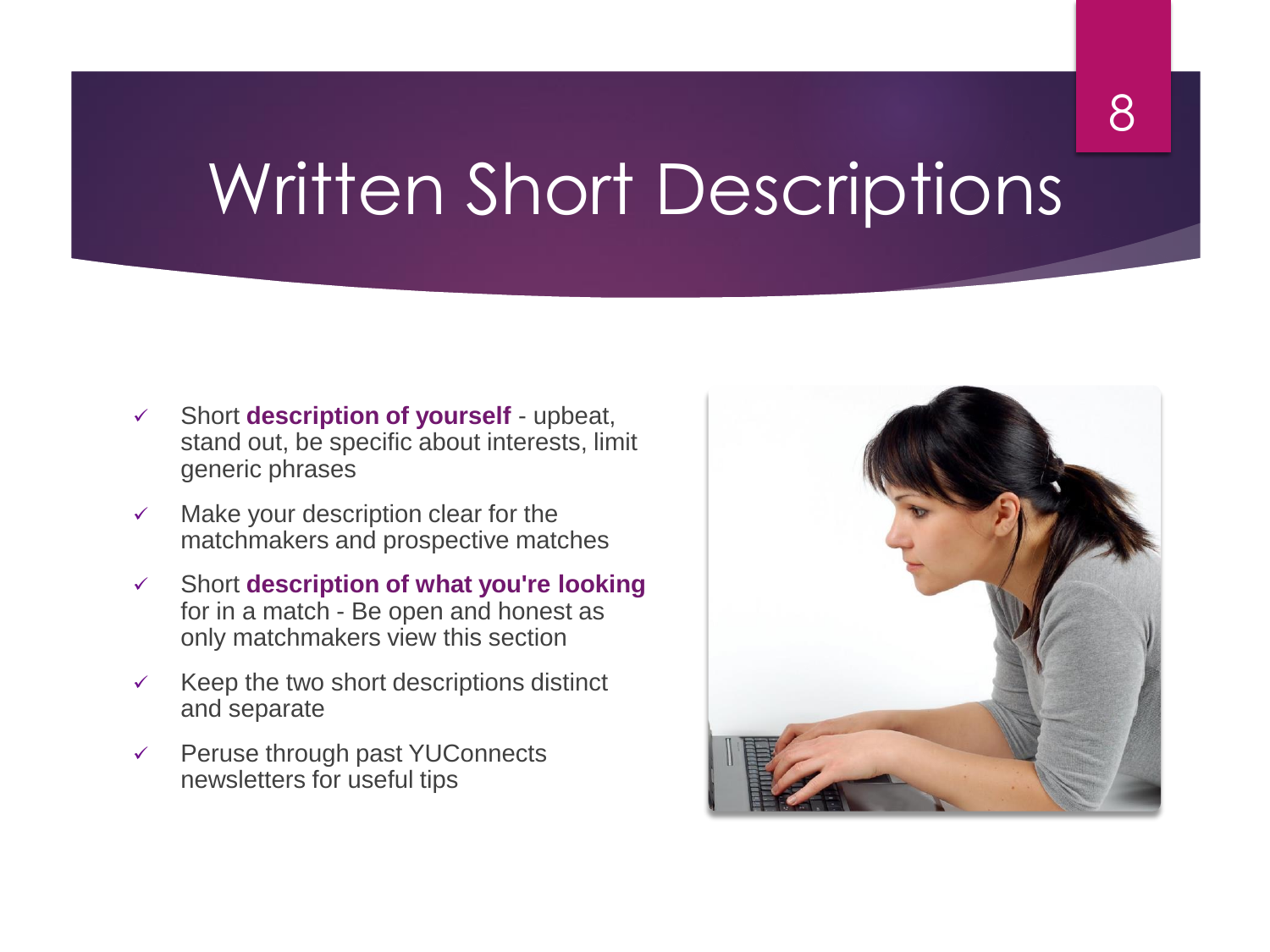#### How to Pick the Best Photos

- Use current photographs
- Photos should be clear
- Solid colors of dress and background work best
- Your picture should only have you in it
- ► Formal and informal photos recommended
- Good lighting is important

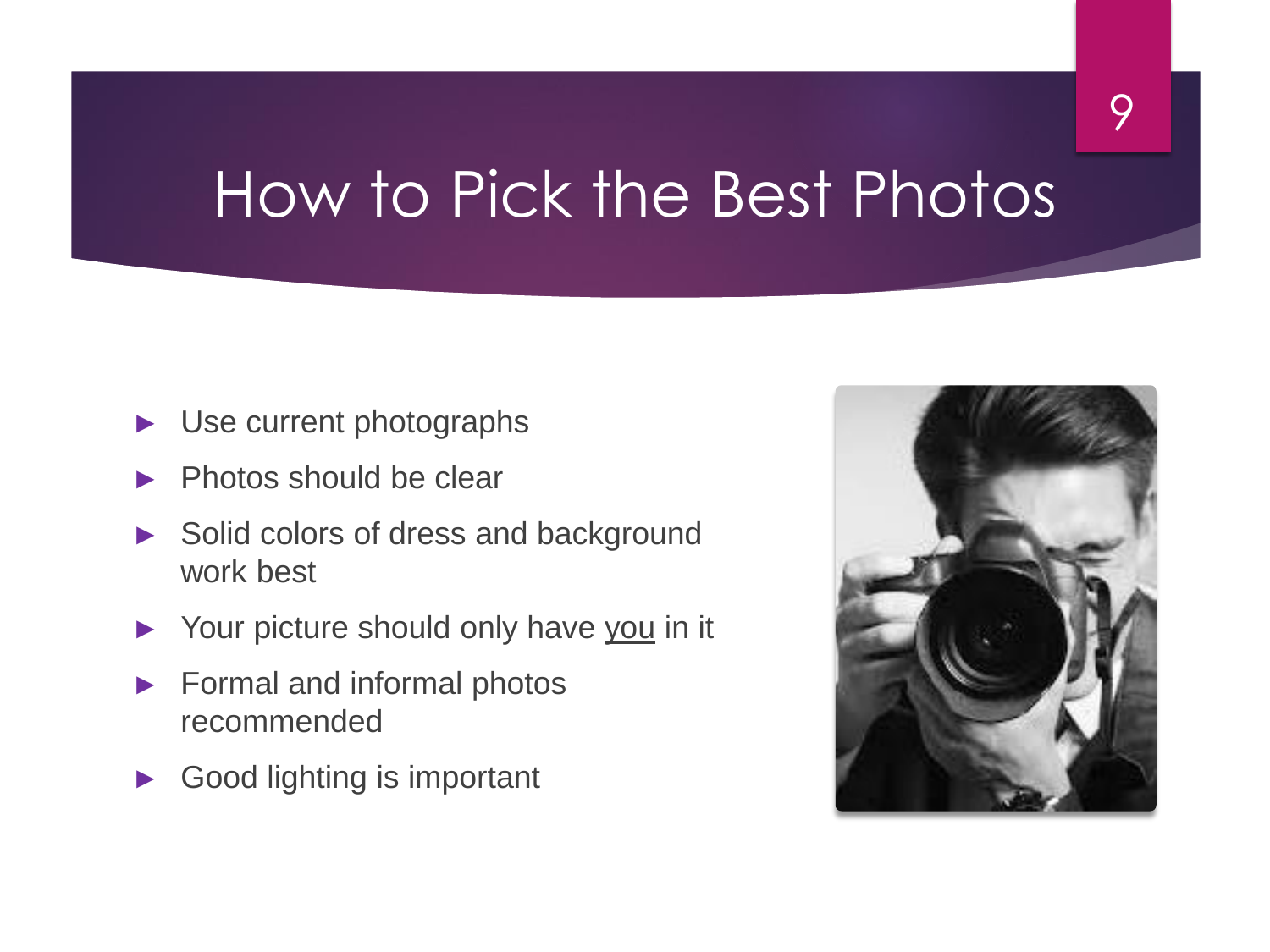#### 10

#### Selecting Connectors (Matchmakers)

Gold members may select two Connectors to search on their behalf. Platinum members may select three

> Peruse through the bios of available Connectors and select Connectors who suit you best

> > If you have trouble selecting, YUConnects can assign Connectors to you

> > > Keep in mind, members can switch their Connectors at any time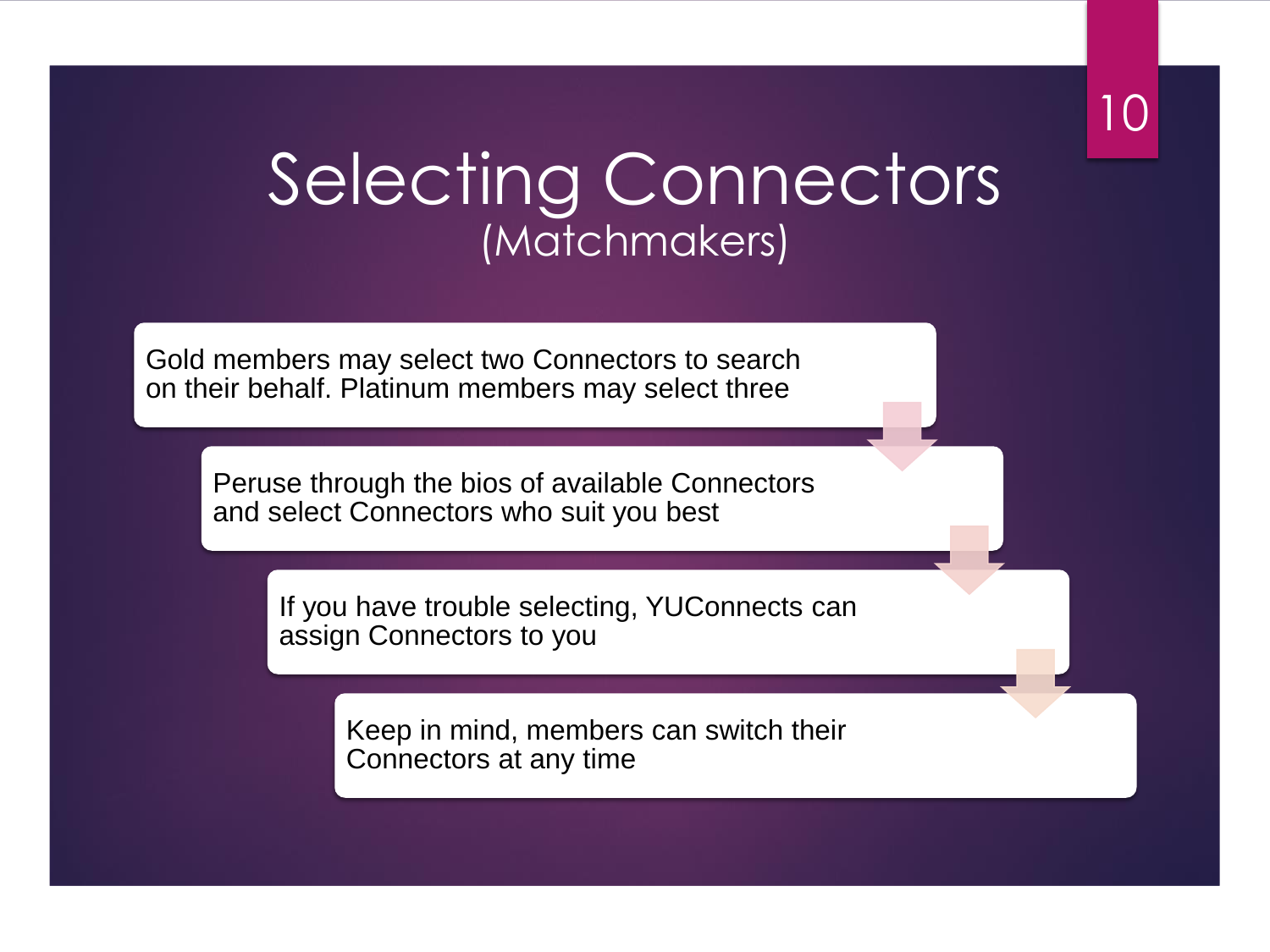#### Foster a Relationship with your Connectors



Chat/call/text your Connectors - making a personal connection will better enable them to find the most suitable ideas for you



Have your Connectors assess your profile and be open to their suggestions



Contact your Connectors every few weeks and update them on your life



You may wish to switch Connectors every few months and create a relationship with additional Connectors to widen your networking

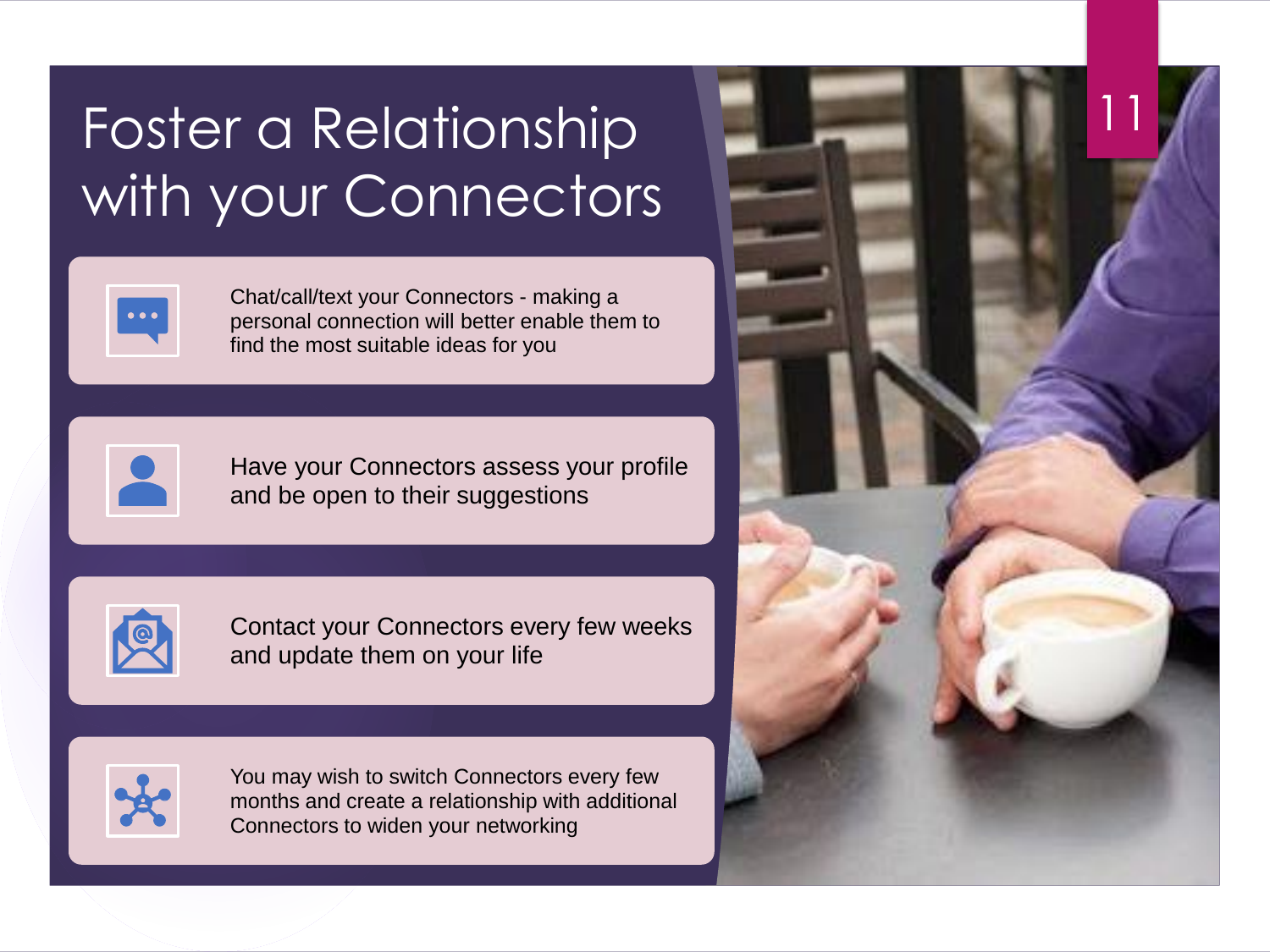#### Additional Profile Tips

#### $\checkmark$  Refresh profiles every so often

- ✓ If you graduated, moved or changed jobs, make sure to update
- $\checkmark$  Double check the short descriptions for grammatical and typographical errors
- $\checkmark$  Post a new photo of yourself
- $\checkmark$  Need help with your profile? Feel free to email our office anytime at yuconnects@yu.edu